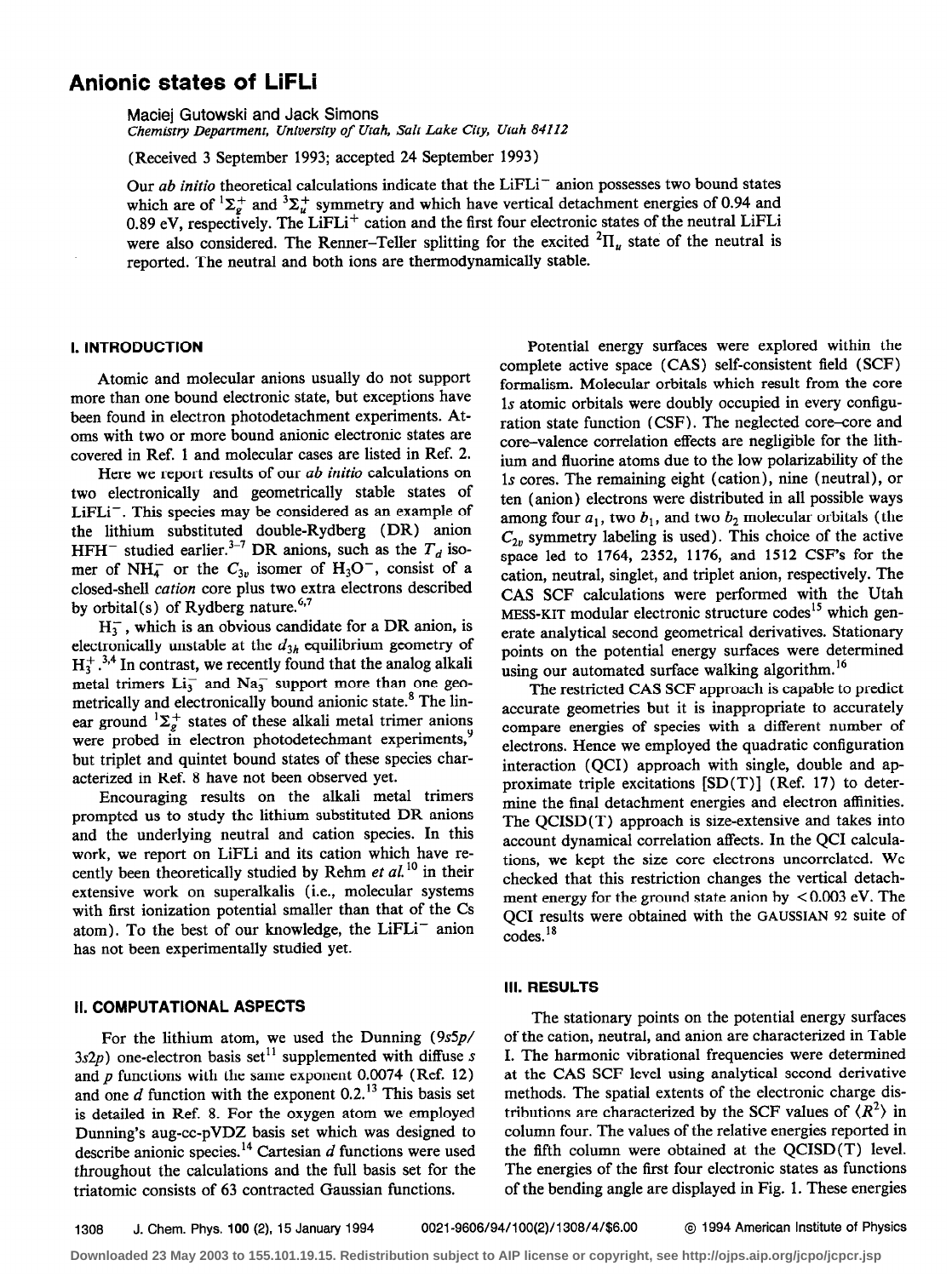TABLE I. Geometries (distances in bohr, angles in degrees) and CAS SCF harmonic frequencies  $(cm<sup>-1</sup>)$  for the cation, neutral, and anion of LiFLi. Spatial extent of the SCF electronic charge distribution  $\langle R^2 \rangle$  is in (bohr)<sup>2</sup>, and the relative QCISD(T) energies are in kcal/mol.

| Species/state                                 | Geometry                 | Frequencies                                       | $\langle R^2 \rangle$ | Energy <sup>*</sup> |
|-----------------------------------------------|--------------------------|---------------------------------------------------|-----------------------|---------------------|
| LiFLi <sup>+</sup> ${}^{1}\Sigma_{g}^{+}$     | $D_{\omega h}$           | $151(\pi_{\mu}); 614(\sigma_{\rm g});$            | 58                    | 0.0                 |
|                                               | $R_{\text{LiF}} = 3.209$ | $767(\sigma_{\nu})$                               |                       |                     |
| LiFLi $^2A_1$                                 | $C_{2v}$                 | $249(a_1); 643(b_2);$                             | 86                    | $-90.7$             |
|                                               | $R_{\text{LiF}} = 3.235$ | $675(a_1)$                                        |                       |                     |
|                                               | $\mathcal{L} = 97.94$    |                                                   |                       |                     |
| LiFLi $^2\Sigma_g^+$                          | $D_{\omega h}$           | $143i(\pi_{\mu});627(\sigma_{\rm g});$            | 103                   | $-85.4$             |
|                                               | $R_{\text{L/F}} = 3.172$ | $565(\sigma_{\nu})$                               |                       |                     |
| LiFLi $^2\Sigma^+_\nu$                        | $D_{\omega h}$           | $119(\pi_{\nu});627(\sigma_{\nu});$               | 110                   | $-76.2$             |
|                                               | $R_{\text{LIF}} = 3.181$ | $894(\sigma_u)$                                   |                       |                     |
| LiFLi $^2\Pi_L$                               | $D_{\omega h}$           | $71(\pi_{u} \rightarrow 2B_{1});$                 | 279                   | $-52.9$             |
|                                               | $R_{\text{LiF}} = 3.157$ | 94 $(\pi_u \rightarrow A_1);$                     |                       |                     |
|                                               |                          | 643 $(\sigma_{\rm g})$ ; 751 $(\sigma_{\rm u})$   |                       |                     |
| LiFLi <sup>-1</sup> $\Sigma_{\mathbf{z}}^{+}$ | $D_{\omega h}$           | $132(\pi_{\mathbf{z}});598(\sigma_{\mathbf{z}});$ | 224                   | $-107.2$            |
|                                               | $R_{\text{LiF}} = 3.197$ | $752(\sigma_u)$                                   |                       |                     |
| LiFLi <sup>-3</sup> $\Sigma_{\mu}^{+}$        | $D_{\infty h}$           | $135(\pi_u); 595(\sigma_v);$                      | 187                   | $-105.9$            |
|                                               | $R_{\text{LiF}} = 3.203$ | $745(\sigma_{\nu})$                               |                       |                     |

'Electronic energies without zero-point vibrational correction.

were obtained in a state averaged (SA) CAS SCF calculations<sup>19</sup> in which the orbitals were optimized simultaneously for the four electronic states. Our vertical (VDE and VIP) and adiabatic (ADE and AIP) detachment and ionization energies are presented in Table II.

# A. The cation and neutral

Our geometries for the closed-shell cation and the ground state neutral are in a good agreement with the results of Rehm et  $al$ .<sup>10</sup> The cation has a linear structure, whereas the ground state of the neutral is bent  $({}^2A_1)$  with a barrier for linearization of 5.3 kcal/mol. The neutral's 5a, highest occupied molecular orbital (HOMO) is dominated by the Li's 2s orbitals which interact constructively



FIG. 1. SA CAS SCF energies of the first four electronic states of LiFLi with respect to the bending angle. An angle of 180" corresponds to the linear structure.

TABLE II. Vertical and adiabatic detachment energies (VDE and ADE) and adiabatic ionization potentials (AIP) (in eV) for the anionic and neutral LiFLi.

| <b>Species</b>     | Transition | Detachment or<br>ionization energy |
|--------------------|------------|------------------------------------|
| $LiFLi^-$          |            | 0.94 (VDE); 0.72 (ADE)             |
| $LiFLi^-$          |            | 0.89 (VDE); 0.66 (ADE)             |
| LiFLi <sup>-</sup> |            | 1.28 (VDE); 1.28 (ADE)             |
| LiFLi              |            | $3.93$ (AIP)                       |
| LiFLi              |            | 3.30 (AIP)                         |
| LiFLi              |            | $2.29$ (AIP)                       |

with each other and destructively with small  $s$ - and  $p<sub>r</sub>$ -type contributions from the central F atom. The constructive interaction between the Li ligands is apparently able to overwhelm the repulsion between the positive charges that accumulate on these centers and cause the species to be bent. In the neutral's first excited state, however, the unpaired electron occupies the  $3b_2$  orbital in which the Li's 2s orbitals interact destructively. Hence, the equilibrium structure of the first excited state of LiFLi is linear  $({}^2\Sigma^+_{\nu})$ .

For the  $({}^{2}\Pi_{u})$  excited state of the neutral, the equilibrium structure is again linear. The corresponding  $2\pi<sub>u</sub>$ HOMO is dominated by the  $2p$  Li orbitals. Contributions from the F's p-type orbitals are much smaller and the Li-F  $p-p$  interaction is destructive. Due to second-order Renner-Teller coupling, the bending frequencies are not degenerate, and distortion along the lower frequency mode leads to the  ${}^2B_1$  state in  $C_{2\nu}$  geometry.

Our AIP's for the  $A_1$ ,  $\Sigma_u^+$ , and  $\Pi_u$  states of LiFL are 3.93, 3.3 1, and 2.29 eV, respectively. The experimental ionization energy for LiFLi is not available, but the result for NaClNa of  $4.15 \pm 0.2$  eV (Ref. 20) is similar to our finding.

cation's equilibrium structure. Finally, the corresponding  ${}^{2}B_{1}$  state of HFH has a geometry close to the cation equilibrium  $C_{2n}$  geometry.<sup>4</sup> Clearly, the substitution of H's by Li's leads to remarkable changes in the equilibrium geometries of the cation and neutral electronic states. Most of these differences can be attributed to (i) the fact that Li is much more electropositive than H, and (ii) Li has 2s and  $2p$  valence orbitals to use but H has only 1s valence orbitals. Let us recall that the cation HFH<sup>+</sup> has a  $C_{2v}$  structure (the angle is 113°), and that the ground  ${}^{2}A_{1}$  state of the HFH radical is geometrically unstable with respect to the  $b_2$  vibrational mode. The excited  ${}^2B_2$  state of HFH has a  $C_{2v}$  geometry with bond lengths quite different from the

### **B. The anion**

The ground electronic state of  $LiFLi^-$  has a linear equilibrium structure with a geometry close to that of LiFLi<sup>+</sup>. The wave function of the anionic  ${}^{1}\Sigma_{g}^{+}$  state can be viewed as that of  $LiFLi^+$  with a singlet-coupled electron pair "attached," one electron residing on each of the two Li centers. This wave function appears in our calculations as a two-configurational function with the CI mixing coef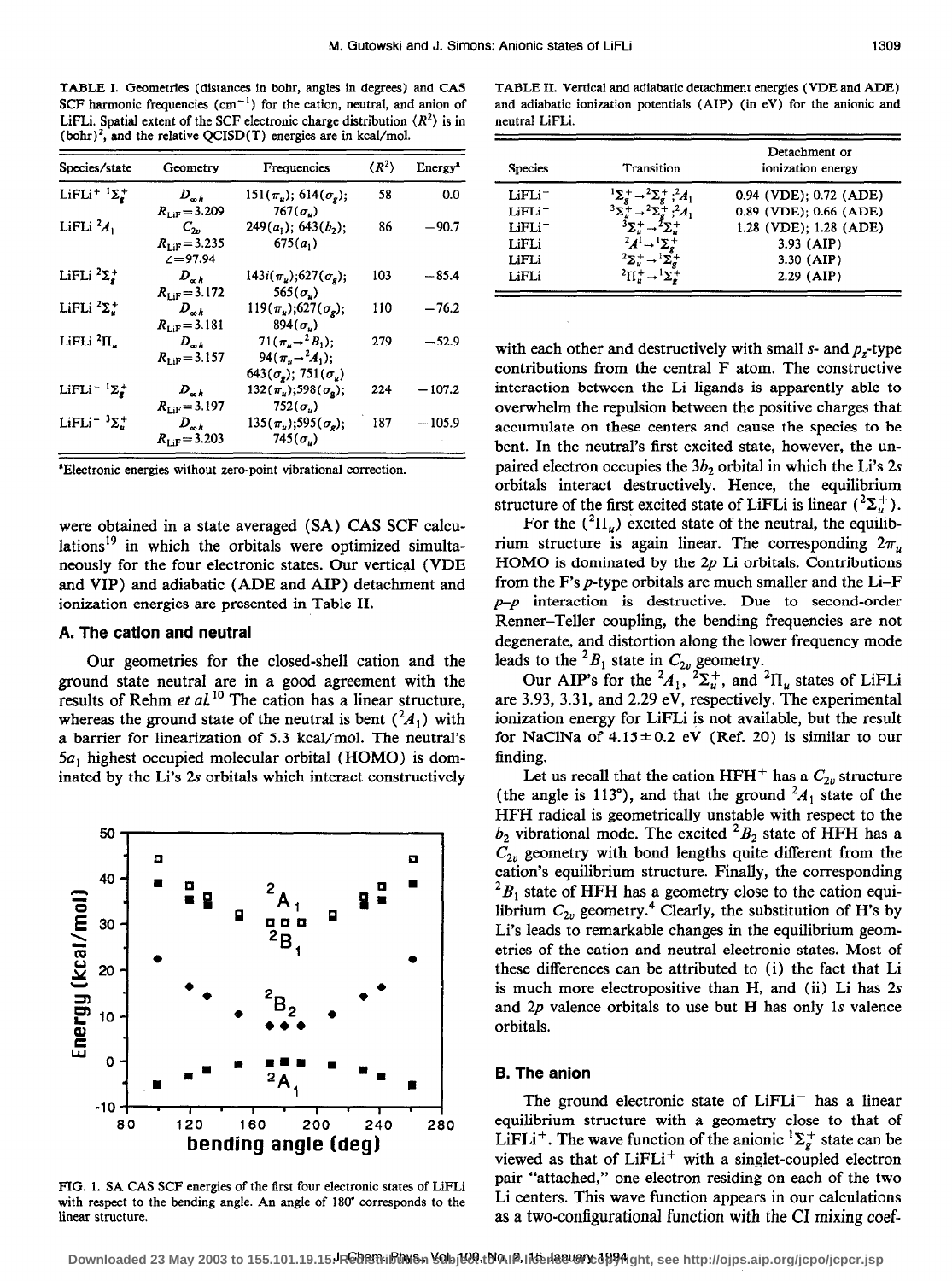ficients of the  $\sigma_g^2$  and  $\sigma_u^2$  configurations equal to 0.76 and  $-0.62$ , respectively. The  $\sigma_g$  and  $\sigma_u$  orbitals are dominated by Li's s-type basis functions. The bonding interaction between ligands resulting from the  $\sigma_g^2$  contribution is counterbalanced by the antibonding interaction coming from the  $\sigma_u^2$  contribution. In addition, the Coulomb repulsion between effective negative charges on every atom favors the linear structure. The  $\sigma_g$  and  $\sigma_u$  orbitals are much more diffuse than in the ground  ${}^{2}\Sigma_{g}^{+}$  or first excited  ${}^{2}\Sigma_{u}^{+}$  state of the neutral radical as reflected by the values of  $\langle R^2 \rangle$  in Table I.

For the ground state of the anion, the VDE to the  ${}^{2}\Sigma_{g}^{+}$ state of the radical is 0.94 eV, which differs by 0.23  $eV$ from the ADE (i.e., by the energy of linearization of the  $A_1$  radical). The anion is also electronically stable at the  $C_{2v}$  equilibrium geometry of the  ${}^{2}A_1$  radical, but only by 0.60 eV.

In addition to the ground  ${}^{1}\Sigma_{g}^{+}$  state, the anion LiFLi<sup>-</sup> possesses an electronically bound  ${}^{3}\Sigma_{u}^{+}$  state, again with an equilibrium geometry close to that of the cation and the ground state anion. This function can be viewed as a LiFLi<sup>+</sup> cation with two "attached" electrons, one in a  $\sigma_{\rm g}$ orbital and the second in the corresponding  $\sigma_{\mu}$  orbital. The  $\sigma_{\varphi}$  orbital is as described above and the  $\sigma_{\varphi}$  orbital is dominated by the Li's s- and  $p_z$ -type basis functions, whereas the contribution from the F's  $p<sub>z</sub>$  functions is much smaller. The s- $p_z$  LiF interactions are antibonding, and the  $p_z-p_z$  are bonding. The SCF values of  $\langle R^2 \rangle$  predict  ${}^3\Sigma_u^+$  to be less extended than the ground  $\Sigma_{\epsilon}^{+}$  state, which may, however, be an artifact of the one-configuration approximation used in calculating  $\langle R^2 \rangle$ . The VDE's from the anion's  ${}^3\Sigma^+_n$  state to the  ${}^{2}\Sigma_{g}^{+}$  and  ${}^{2}\Sigma_{u}^{+}$  states of the radical are 0.89 and 1.28 eV, respectively. The triplet anion is also electronically stable at the  ${}^2A_1$  minimum of the radical, but only by 0.38 eV. Hence, we conclude that the anion  ${}^{3}\Sigma_{u}^{+}$  is electronically and geometrically stable.

All of the species considered here are thermodynamically stable at the QCISD(T) level. The cation is thermodynamically stable with respect to  $Li^+({}^{1}S) + LiF$  by 63.0 kcal/mol (with zero-point vibrational corrections included). The neutral in the ground state is stable with respect to  $Li({}^2S) + LiF$  by 30.8 kcal/mol, and the anion in its ground state is stable by 33.5 kcal/mol with respect to  $Li^{-}(^{1}S) + LiF$ . The larger stability of the anion compared to that of the neutral reflects the fact that electron affinity is larger for LiFLi than for Li.

### IV. CONCLUSIONS

Theoretical calculations indicate that lithium substituted anions can possess two bound anionic states. The fully symmetric singlet state is the ground state. In addition, the triplet state is electronically bound. The analog triplet states of  $Li_2F^-$ ,  $Li_3O^-$ ,  $Li_4N^-$  have symmetry  ${}^3\Sigma_u^+$ ,  ${}^{3}E'$ , and  ${}^{3}T_{2}$ , respectively. Our results for  $Li_{2}F^{-}$  were reported here; for  $Li_3O^-$  and  $Li_4N^-$ , the triplet state is subject to first-order Jahn-Teller distortion and complete results will be discussed elsewhere.

In the case of  $Li<sub>2</sub>F^-$ , the vertical and adiabatic detachment energies for the ground state  ${}^{1}\Sigma_{g}^{+}$  anion are 0.94 and 0.72 eV, respectively. The ground state of the radical has a  $C_{2v}$  equilibrium geometry with the linearization barrier (0.23 eV) equal roughly to the difference between the two above energies.

For the  ${}^{3}\Sigma_{u}^{+}$  anion the vertical detachment energies to the  $\sum_{\alpha}^{\dagger}$  and  $\sum_{\alpha}^{\dagger}$  neutral states are 0.89 and 1.28 eV, respectively. The corresponding adiabatic energies are 0.66 and 1.28 eV. Both the singlet and triplet anionic state remains electronically stable in the  $C_{2v}$  equilibrium geometry of the ground state radical.

Excited electronic states of LiFLi have never been studied before experimentally. Both  ${}^{2}\Sigma_{u}^{+}$  and  ${}^{2}\Pi_{u}$  states have minima close to the cation equilibrium geometry. They are separated from the ground  ${}^2A_1$  state by 0.63 and 1.64 eV, respectively. The bending frequencies in the  ${}^{2}$ H<sub>u</sub> state split by 23  $\text{cm}^{-1}$  due to the second-order Renner-Teller coupling.

The cationic, neutral, and anionic LiFLi species should be amenable to experimental studies because they are thermodynamically stable to dissociation.

#### ACKNOWLEDGMENTS

This work was supported by the Office of Naval Research and National Science Foundation Grant No. CHE9116286.

- <sup>1</sup>H. Hotop and W. C. Lineberger, J. Phys. Chem. Ref. Data 14, 731 (1985).
- <sup>2</sup>E. A. Brinkman, E. Gunther, and J. I. Brauman, J. Chem. Phys. 95, 6185 (1991).
- <sup>3</sup>M. Gutowski, J. Simons, R. Hernandez, and H. L. Taylor, J. Phys. Chem. 92, 6179 (1988).
- $4$ M. Gutowski and J. Simons, J. Chem. Phys. 93, 3874 (1990).
- <sup>5</sup>M. Gutowski and J. Simons, J. Chem. Phys. 93, 2546 (1990).
- 6J. Simons and M. Gutowski, Chem. Rev. 91, 669 (1991).
- '5. V. Ortiz, J. Chem. Phys. 87, 3557 (1987); 91, 7024 (1989); J. Phys. Chem. 94, 4762 (1990).
- \*M. Gutowski and J. Simons (unpublished).
- <sup>9</sup>K. M. McHugh, J. G. Eaton, G. H. Lee, H. W. Sarkas, L. H. Kidder, J. T. Snodgrass, M. R. Manaa, and K. H. Bowen, 3. Chem. Phys. 91, 3792 (1989); K. H. Bowen and J. G. Eaton, in The Structure of Small Molecules and Clusters, edited by R. Naaman and Z. Vager (Plenum, New York, 1988).
- <sup>10</sup>E. Rehm, A. I. Boldyrev, and P. von R. Schleyer, Inorg. Chem. 31, 4834 ( 1992).
- <sup>11</sup> T. H. Dunning, Jr. (unpublished results).
- <sup>12</sup> T. Clark, J. Chandrasekhar, G. Spitznagel, and P. van Rague Schleyer, J. Comput. Chem. 4, 294 ( 1982).
- <sup>13</sup> J. S. Binkley and J. A. Pople, J. Chem. Phys. 66, 879 (1977).
- 14D. E. Woon and T. H. Dunning, Jr., J. Chem. Phys. 98, 1358 (1993). <sup>15</sup>The Utah MESS-KIT is a suite of highly modular codes that were programmed in-house to give a variety of electronic structure functionalities by J. A. Nichols, M. R. Hoffman, R. A. Kendall, H. L. Taylor, D. W. O'Neal, E. Earl, R. Hernandez, M. Gutowski, J. Boatz, K. Bak, J. Anchell, X. Wang, M. Feyereisen, and J. Simons.
- 16J. Nichols, H. Taylor, P. Schmidt, and J. Simons, J. Chem. Phys. 92, 340 (1990); J. Simons, P. Jørgensen, H. Taylor, and J. Ozment, J. Phys. Chem. 87,2745 (1983); D. O'Neal, H. Taylor, and J. Simons, ibid. 88, 1510 (1984); A. Banerjee, N. Adams, J. Simons, and R. Shepard, ibid. 89, 52 (1985); H. Taylor and J. Simons, ibid. 89, 684 (1985); C. J. Cerjan and W. H. Miller, J. Chem. Phys. 75, 2800 (1981); J. Baker, J. Comput. Chem. 9, 465 (1988); 7, 385 (1986).